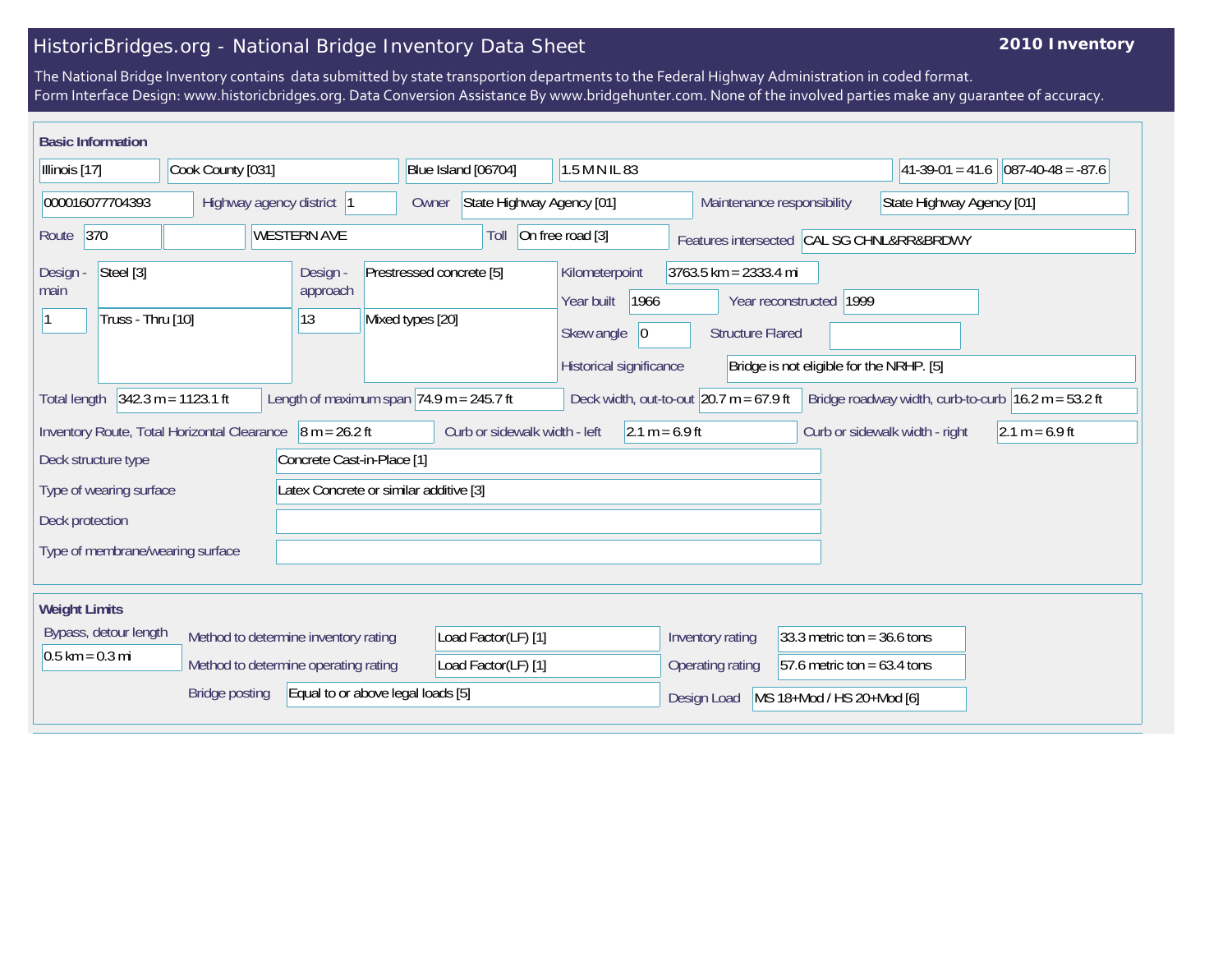| <b>Functional Details</b>                                                                                   |                                                                                                                                               |  |  |  |  |
|-------------------------------------------------------------------------------------------------------------|-----------------------------------------------------------------------------------------------------------------------------------------------|--|--|--|--|
| Average daily truck traffi  9<br>Average Daily Traffic<br>8400                                              | Year 2006<br>13365<br>2022<br>%<br>Future average daily traffic<br>Year                                                                       |  |  |  |  |
| Other Principal Arterial (Urban) [14]<br>Road classification                                                | $22.3 m = 73.2 ft$<br>Lanes on structure $ 4 $<br>Approach roadway width                                                                      |  |  |  |  |
| Type of service on bridge Highway [1]                                                                       | Bridge median Closed median with non-mountable bar<br>Direction of traffic 2 - way traffic [2]                                                |  |  |  |  |
| No parallel structure exists. [N]<br>Parallel structure designation                                         |                                                                                                                                               |  |  |  |  |
| Type of service under bridge                                                                                | Highway-waterway-railroad [ Lanes under structure<br>Navigation control<br>Navigation control on waterway (bridge permit required). [1]<br> 4 |  |  |  |  |
| Navigation vertical clearanc<br>$13.7 m = 44.9 ft$                                                          | Navigation horizontal clearance $68.5 \text{ m} = 224.7 \text{ ft}$                                                                           |  |  |  |  |
| Minimum navigation vertical clearance, vertical lift bridge                                                 | Minimum vertical clearance over bridge roadway<br>$5.03 m = 16.5 ft$                                                                          |  |  |  |  |
| Minimum lateral underclearance reference feature Highway beneath structure [H]                              |                                                                                                                                               |  |  |  |  |
| Minimum lateral underclearance on right $0.3$ m = 1.0 ft                                                    | Minimum lateral underclearance on left $0 = N/A$                                                                                              |  |  |  |  |
| Minimum Vertical Underclearance 5.03 m = 16.5 ft                                                            | Minimum vertical underclearance reference feature Highway beneath structure [H]                                                               |  |  |  |  |
| Appraisal ratings - underclearances Basically intolerable requiring high priority of corrrective action [3] |                                                                                                                                               |  |  |  |  |
|                                                                                                             |                                                                                                                                               |  |  |  |  |
| <b>Repair and Replacement Plans</b>                                                                         |                                                                                                                                               |  |  |  |  |
| Type of work to be performed                                                                                | Work to be done by contract [1]<br>Work done by                                                                                               |  |  |  |  |
| Bridge rehabilitation because of general structure<br>deterioration or inadequate strength. [35]            | 5605000<br>Bridge improvement cost<br>561000<br>Roadway improvement cost                                                                      |  |  |  |  |
|                                                                                                             | $338 m = 1109.0 ft$<br>Length of structure improvement<br>Total project cost<br>8408000                                                       |  |  |  |  |
|                                                                                                             | Year of improvement cost estimate                                                                                                             |  |  |  |  |
|                                                                                                             | Border bridge - state<br>Border bridge - percent responsibility of other state                                                                |  |  |  |  |
|                                                                                                             | Border bridge - structure number                                                                                                              |  |  |  |  |